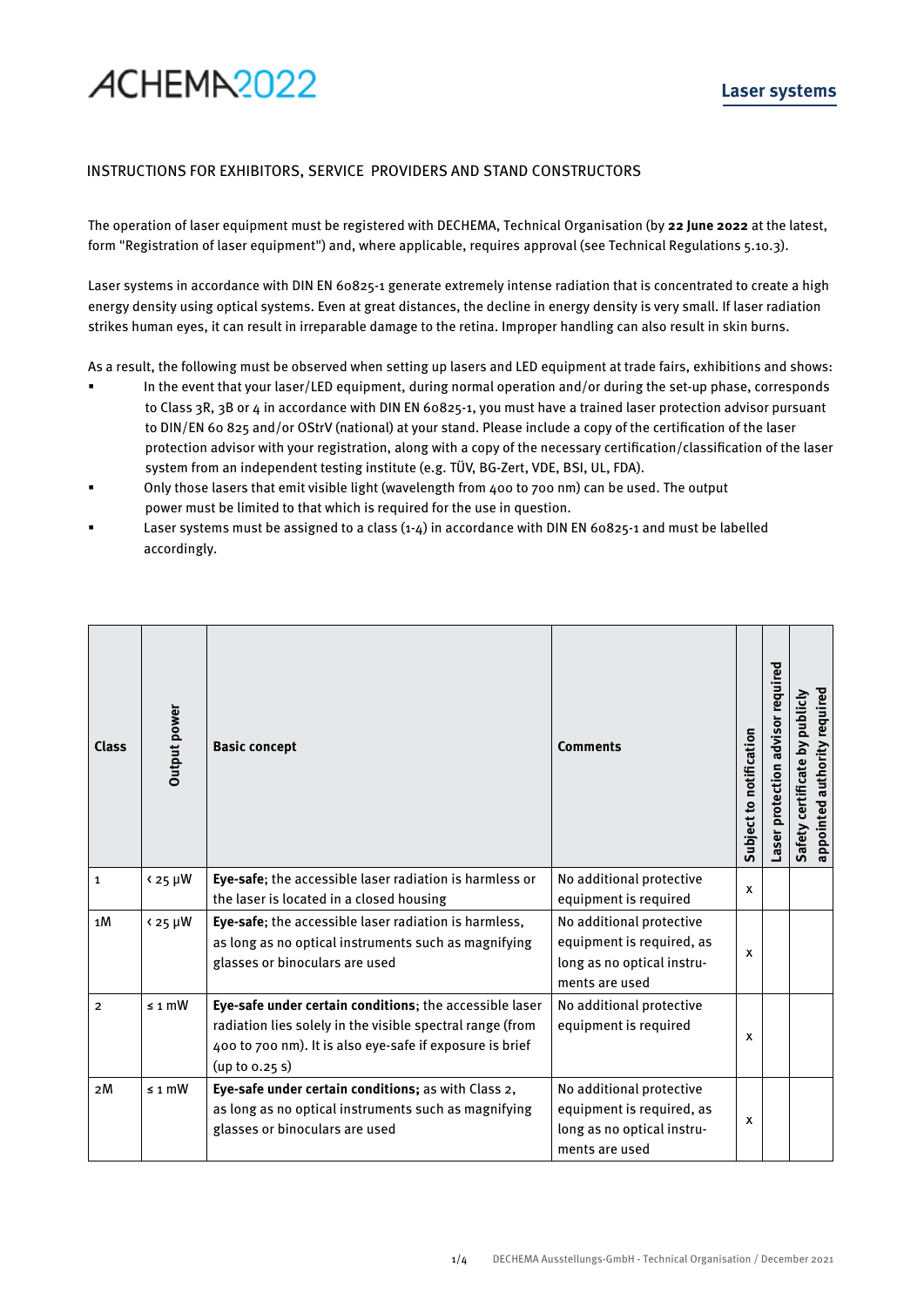## ACHEMA<sub>2022</sub>

## **Laser systems**

Fixed installations are to be used to direct the laser beam such that people cannot enter the beam area. In addition, radiation reflected either intentionally or unintentionally from reflective surfaces (mirrors, metal surfaces, glasses, bottles) cannot be directed at areas in which people are present. If this possibility cannot be excluded or if it is accepted that this may happen during demonstrations, then the people thus affected must be given suitable certified protective goggles.

When they are being used to create lighting effects for shows and other such events, no people are permitted in the projection area of the laser. This also applies to areas through which the laser beam may pass as a result of reflection equipment. No focusing facilities are permitted in the laser area. The unintentional straying or deflection of the laser beam is to be prevented by the use of non-flammable barriers.

- Laser systems must be shielded such that only the useful beam is emitted.
- Laser systems must be set up such that they are stable and secured against shifting out of position.
- Optical equipment, deflector devices, scanners etc. must be secured against falling or being moved unintentionally. The applicable rules and regulations of event engineering must be observed.
- Optical equipment that is intended for use with the lasers but which is not directly attached to the laser system must include information that makes it possible to assess the changes in the beam data.
- The adjustment of the laser system must be tested before every demonstration. If it is determined that the system is out of adjustment, the system must be taken out of operation immediately and repaired by an expert.
- It must be ensured that unauthorised individuals cannot access the laser systems, operating consoles and other control facilities or accidentally activate these (emergency-off switch with key).
- The operating personnel must be able to view the laser's entire area of action.
- Laser pointers that are designated "IIIa", "IIIA", or "3A" in accordance with the US-American ANSI/CDRH regulations do not correspond to the applicable EN 60825-1 and cannot be used.

DECHEMA Ausstellungs-GmbH and Messe Frankfurt can intervene in the event that these rules are violated and may demand that the systems be deactivated.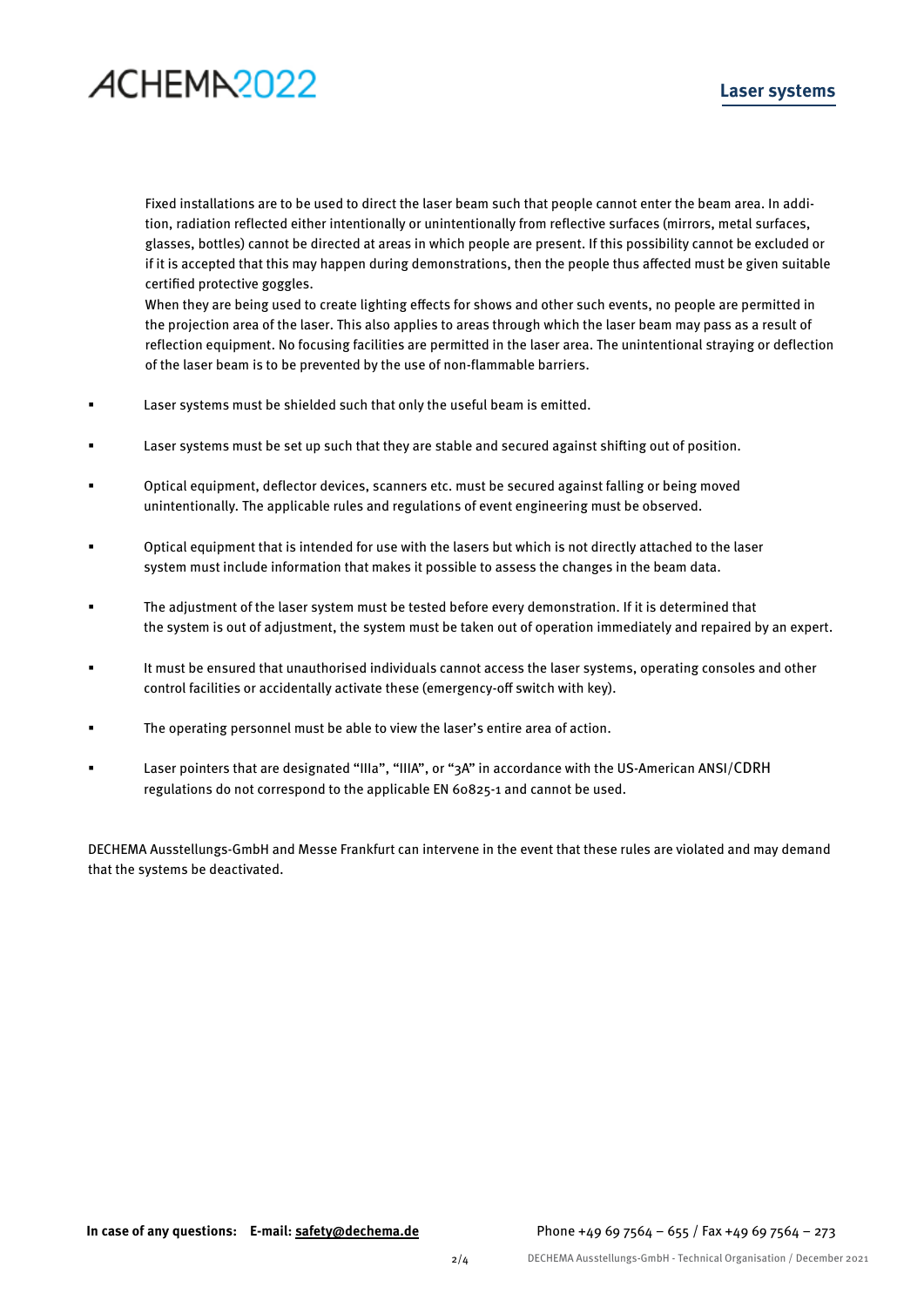



Please upload at www.achema.de/exhibitorportal

Login see stand confirmation

| Hall<br><b>Stand</b>  |  |
|-----------------------|--|
|                       |  |
|                       |  |
| Deadline 22 June 2022 |  |

**For inquiries: safety@dechema.de** Phone +49 69 7564-655 / Fax +49 69 7564-273

You are planning on using laser equipment at your exhibition stand at ACHEMA. As these types of systems can pose a danger for visitors, laser equipment is subject to mandatory registration.

|        | can pose a danger for visitors, taser equipment is subject to manuatory registration.                                                                                                                                                                                                                                                                                           |        |                      |        |                                 |        |                    |
|--------|---------------------------------------------------------------------------------------------------------------------------------------------------------------------------------------------------------------------------------------------------------------------------------------------------------------------------------------------------------------------------------|--------|----------------------|--------|---------------------------------|--------|--------------------|
|        | Type of laser equipment at your stand                                                                                                                                                                                                                                                                                                                                           |        |                      |        |                                 |        |                    |
|        | $\Box$ Show/stage or display laser                                                                                                                                                                                                                                                                                                                                              |        |                      |        | $\Box$ Laser measurement system |        |                    |
| $\Box$ | Engraving laser                                                                                                                                                                                                                                                                                                                                                                 |        | $\Box$ Medical laser | $\Box$ | Processing laser                |        | $\Box$ Other laser |
|        | In normal operation, the system has the following classification according to DIN EN 60 825-1                                                                                                                                                                                                                                                                                   |        |                      |        |                                 |        |                    |
|        | $\Box$ Class 1                                                                                                                                                                                                                                                                                                                                                                  |        | $\Box$ Class 1 M     |        | $\Box$ Class 2                  |        | $\Box$ Class 2 M   |
| $\Box$ | Class $3R$                                                                                                                                                                                                                                                                                                                                                                      |        | $\Box$ Class 3 B     |        | $\Box$ Class 4                  |        |                    |
|        | During set-up the system has the following classification according to DIN EN 60 825-1                                                                                                                                                                                                                                                                                          |        |                      |        |                                 |        |                    |
| $\Box$ | Class <sub>1</sub>                                                                                                                                                                                                                                                                                                                                                              |        | Class 1 M            |        | $\Box$ Class 2                  |        | $\Box$ Class 2 M   |
| $\Box$ | Class $3R$                                                                                                                                                                                                                                                                                                                                                                      |        | Class $3B$           |        | $\Box$ Class 4                  |        |                    |
|        | If your laser equipment is classified during normal operation and/or set-up as Class 3R, 3B or 4, you will be<br>required to have a trained laser safety officer at your stand in accordance with DIN EN 60 825 and/or OStrV<br>(accident prevention regulations ,laser radiation'). Please attach a copy of the qualification(s) of your laser<br>safety officer to this form. |        |                      |        |                                 |        |                    |
|        | Name of laser safety officer                                                                                                                                                                                                                                                                                                                                                    |        |                      |        |                                 |        |                    |
|        | Phone/mobile no.                                                                                                                                                                                                                                                                                                                                                                |        |                      |        |                                 |        |                    |
|        | The exhibited laser equipment has been certified or classified by an independent testing institute.                                                                                                                                                                                                                                                                             |        |                      |        |                                 |        |                    |
| $\Box$ | TÜV                                                                                                                                                                                                                                                                                                                                                                             | $\Box$ | BG-Zert              |        | $\Box$ VDE                      | $\Box$ | BSI                |
| $\Box$ | FDA                                                                                                                                                                                                                                                                                                                                                                             | $\Box$ | UL                   |        | $\Box$ other                    |        |                    |

**Please attach a copy of the certification of the laser equipment to this form.**